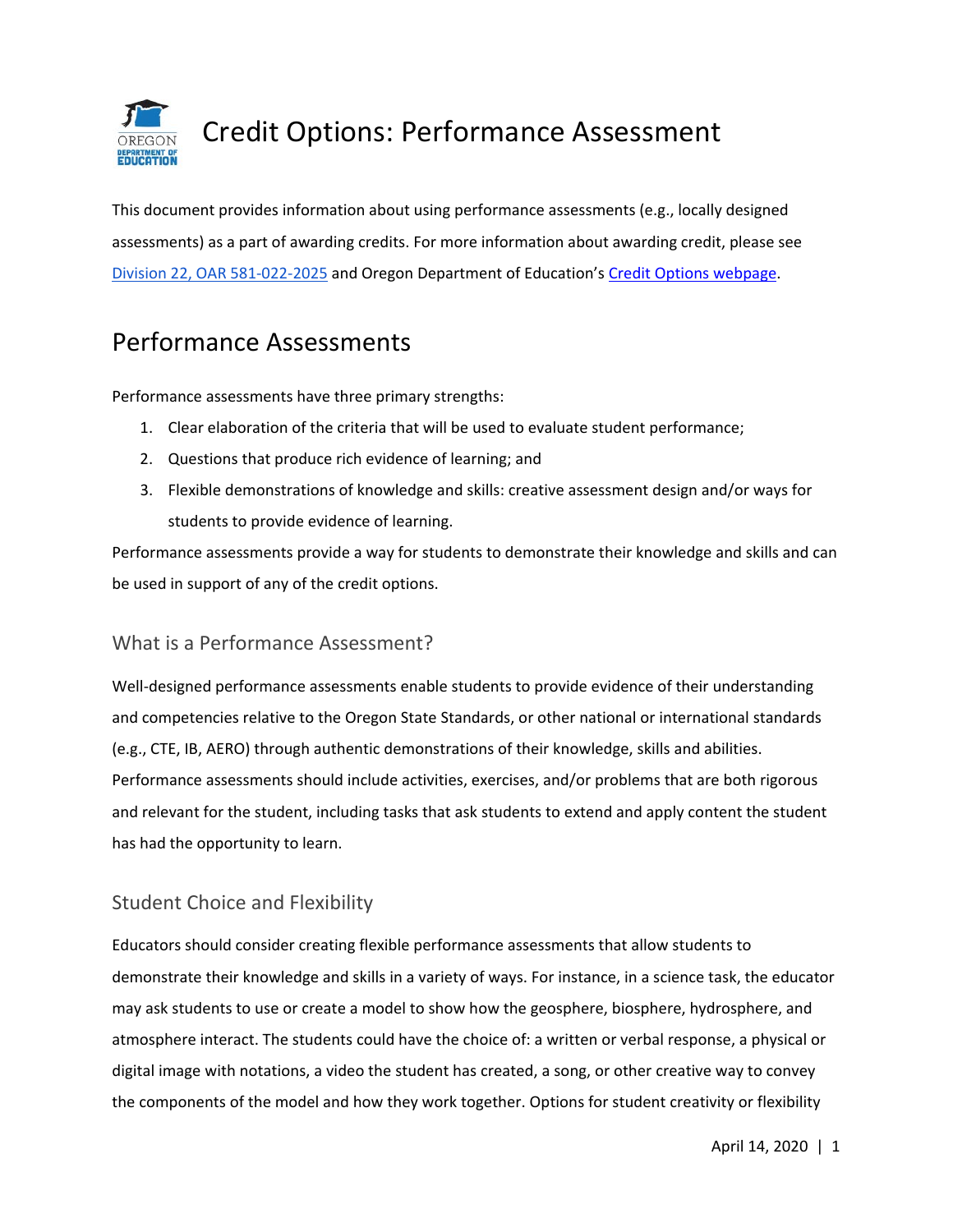should be accompanied with clear criteria, aligned to the scoring rubric. Although group work may be incorporated in performance assessments, the parts of the performance assessment that the student uses to demonstrate proficiency should represent what the student independently knows and can do.

### Rubric Development and Scoring

To develop a strong performance assessment, either start with the rubric or write the rubric early in the process of developing the performance assessment. A high quality rubric assists educators in identifying:

- the purpose of the assessment,
- the content to be assessed,
- the structure in which it will be presented to the student,
- the ways in which the student may demonstrate their knowledge and skills,
- the knowledge and skills students will demonstrate at each level of performance/achievement.

The [SCALE Checklist For Quality Rubric](http://www.performanceassessmentresourcebank.org/system/files/SCALE%20Quality%20Rubric%20Checklist.docx.pdf) Design is a helpful resource for evaluating and creating high quality rubrics.

Whenever possible, the scoring should be completed by the student's teacher of record. Scoring should be divided into pass/no pass and educators should identify the minimum competencies required for a student to earn a passing score on the assessment.

### Accessibility Supports

Each and every student must have the appropriate accessibility supports to accurately demonstrate what they know and are able to do. Accurate assessment results are dependent upon having appropriate accessibility supports based on the constructs being measured by the performance assessment. Accessibility supports (also known as supports) all have the purpose of providing access to the assessment without compromising the assessment. Implemented appropriately, supports do not reduce learning expectations, nor do they give a student an unfair advantage over their classmates. In addition, performance assessments may be administered and scored in languages other than English to allow students to demonstrate their proficiency as linked to the assessed standard. Examples of accessibility supports can be found in the **accessibility supports for students** document.